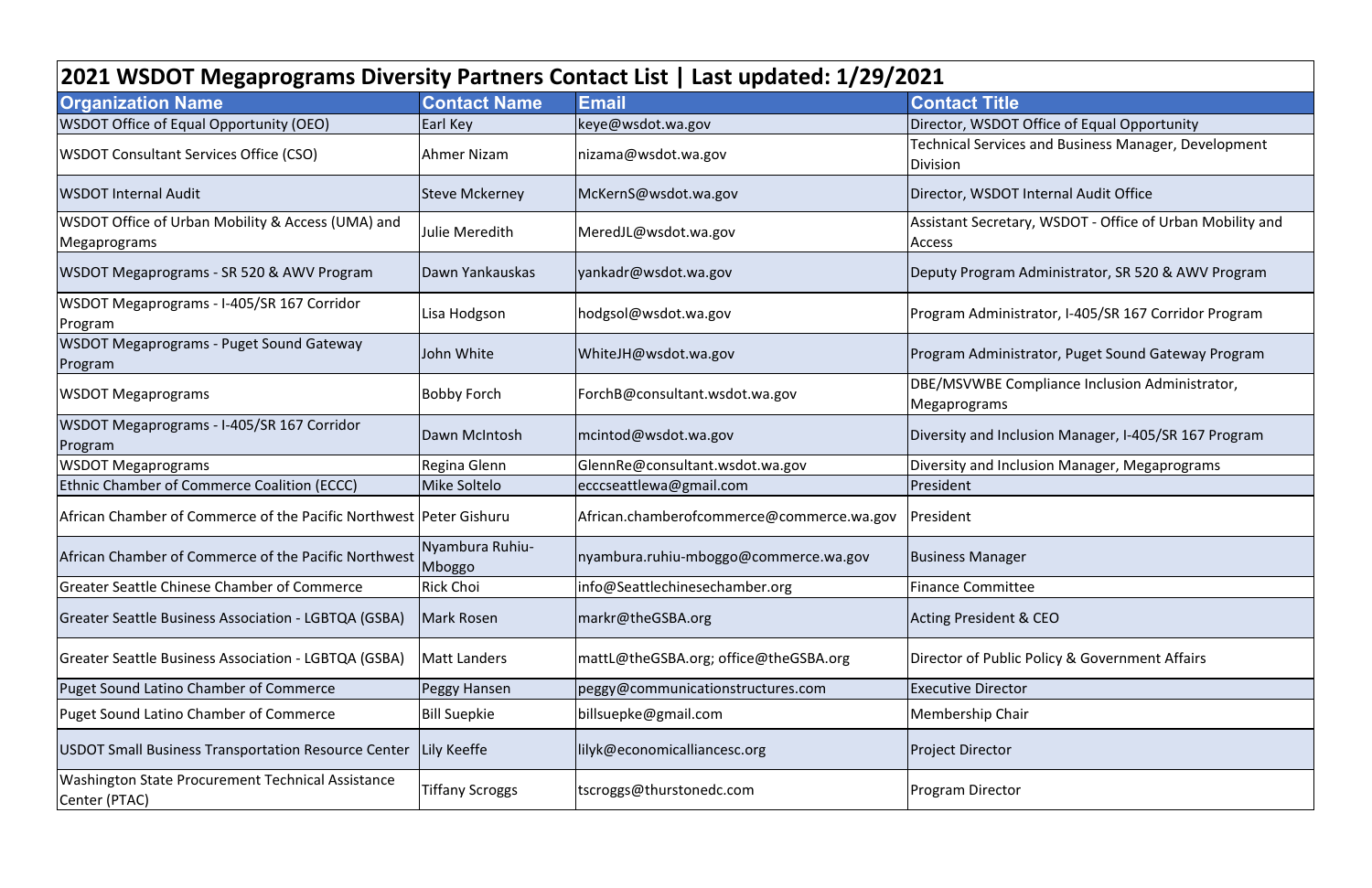| Women in Construction: Puget Sound Chapter                                   | Annie Lombroia           | ALombroia@ashbaughbeal.com                                                                          | President                  |
|------------------------------------------------------------------------------|--------------------------|-----------------------------------------------------------------------------------------------------|----------------------------|
| Women in Construction: South Sound                                           | Michaelea Thompson       | michaelat@king-electric.com                                                                         | President                  |
| Conference of Minority Transportation Officials - WA<br>Chapter (COMTO - WA) | Linneth Riley-Hall       | info@comtowashington.org;<br>president@comtowashington.org; linneth.riley-<br>hall@soundtransit.org | President                  |
| Conference of Minority Transportation Officials - WA<br>Chapter (COMTO - WA) | Jake Jacobovitch         | jake.jacobovitch@kingcounty.gov                                                                     |                            |
| Society of American Military Engineers (SAME)                                | Julie Erickson           | JErickson@stellee.com                                                                               | President                  |
| Associated General Contractors - WA Chapter (AGC -<br>WA)                    | David D'Hondt            | ddhondt@agcwa.com                                                                                   | <b>Vice President</b>      |
| American Council of Engineering Companies - WA<br>Chapter (ACEC - WA)        | <b>Van Collins</b>       | info@acec-wa.org                                                                                    | President/CEO              |
| Construction Design Entrepreneurs (CDE), Washington<br>State                 | Eleonor Oshitoye         | eleonor.oshitoye@bnbuilders.com                                                                     |                            |
| Construction Design Entrepreneurs (CDE), Washington<br><b>State</b>          | Jan Mason                | jmason@mckenzie.com                                                                                 |                            |
| <b>Business Impact Northwest</b>                                             | Joe Sky-Tucker           | joes@businessimpactnw.org                                                                           | <b>Executive Director</b>  |
| Seattle Latino Metropolitan Chamber of Commerce                              | <b>Marcos Wanless</b>    | marcos@seattlelatino.org; info@SeattleLatino.org  President                                         |                            |
| National Association of Minority Contractors - WA<br>Chapter (NAMC-WA)       | James Faison             | Info@faisonconstruction.com                                                                         | President                  |
| Northwest Mountain Minority Supplier Development<br>Council (NW MTN MSDC)    | <b>Fernando Martinez</b> | info@nwmtnmsdc.org                                                                                  | President                  |
| Minority Business Development Agency (MBDA)<br>Tacoma Business Center        | Linda Womack             | lwomack@cityoftacoma.org                                                                            | Director                   |
| Tabor 100                                                                    | <b>Ollie Garrett</b>     | ollie@pmt-solutions.com                                                                             | President                  |
| <b>Tacoma/Pierce County Black Collective</b>                                 | Lyle Quasim              | lquasim@msn.com                                                                                     | President                  |
| Tacoma/Pierce County Black Collective                                        | <b>Bill Dickens</b>      | dickensb@comcast.net                                                                                | Economic Development Chair |
| Women's Transportation Seminar (WTS), Puget Sound<br>Seattle Chapter         | Kelly Cheeseman          | wtspugetsound@gmail.com                                                                             | President                  |

| tor           |
|---------------|
|               |
|               |
|               |
|               |
|               |
|               |
|               |
|               |
| lopment Chair |
|               |
|               |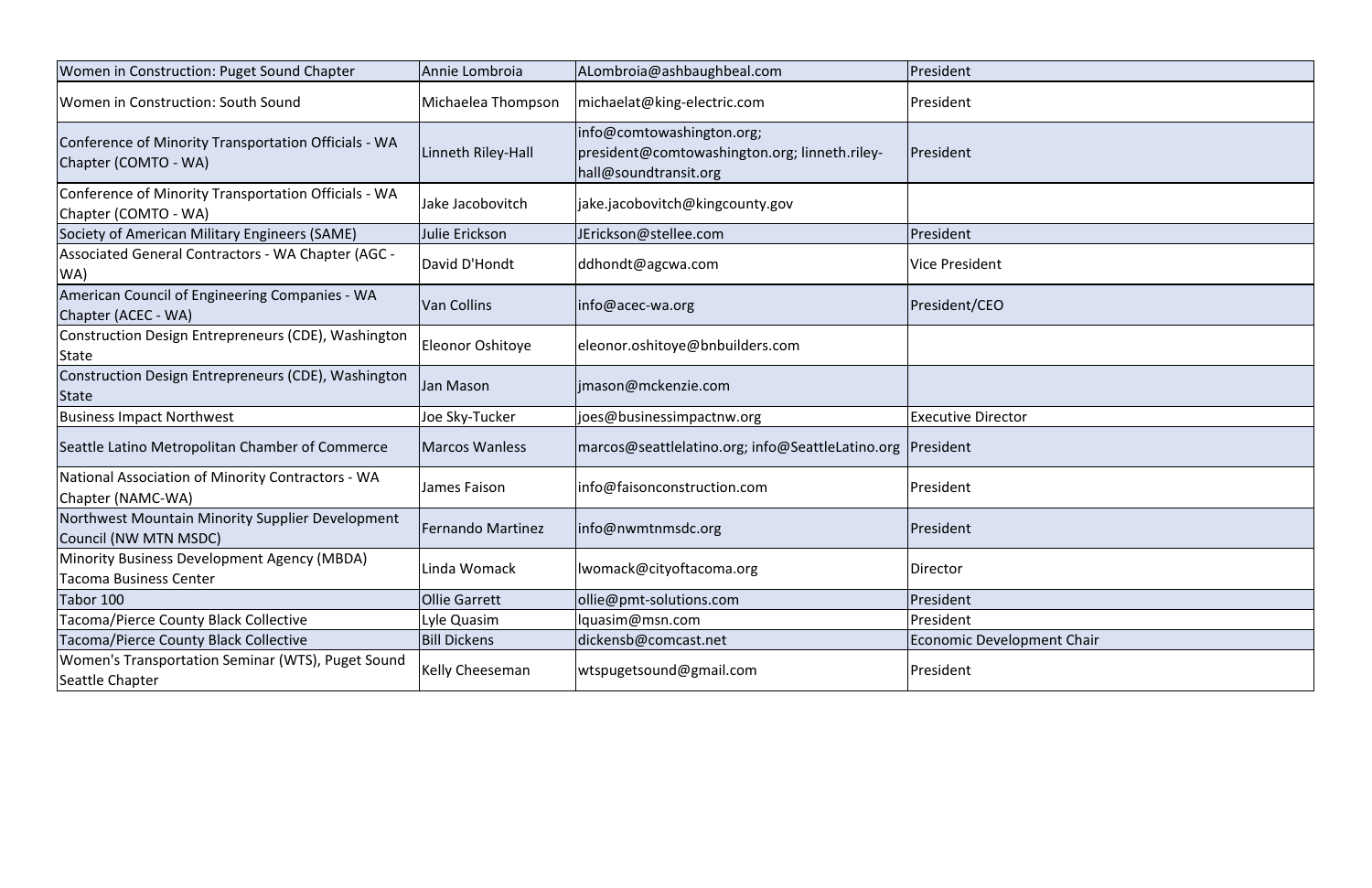# Resources for your members

- 1. Visit the **WSDOT Contract Ad and Award website:**  <https://www.wsdot.wa.gov/biz/contaa/>
	- **Sign up** for email alerts regarding WSDOT contracting opportunities
- 2. Visit the **WSDOT Consultant Services Office website:**  <https://www.wsdot.wa.gov/Business/Consulting/>
	- **Learn about** A&E consulting opportunities
- 3. Visit the **WSDOT Office of Equal Opportunity (OEO) website**: <https://www.wsdot.wa.gov/EqualOpportunity/default.htm>
	- **Find resources** such as OEO's newsletters, policies, announcements and our Megaprogram diversity and inclusion quarterly reports.
- **FUNDED** 4. Visit the **WSDOT SR 520 Diversity and Inclusion website**: <https://www.wsdot.wa.gov/Projects/SR520Bridge/About/DBE.htm>
	- **Learn about** SR 520 diversity details